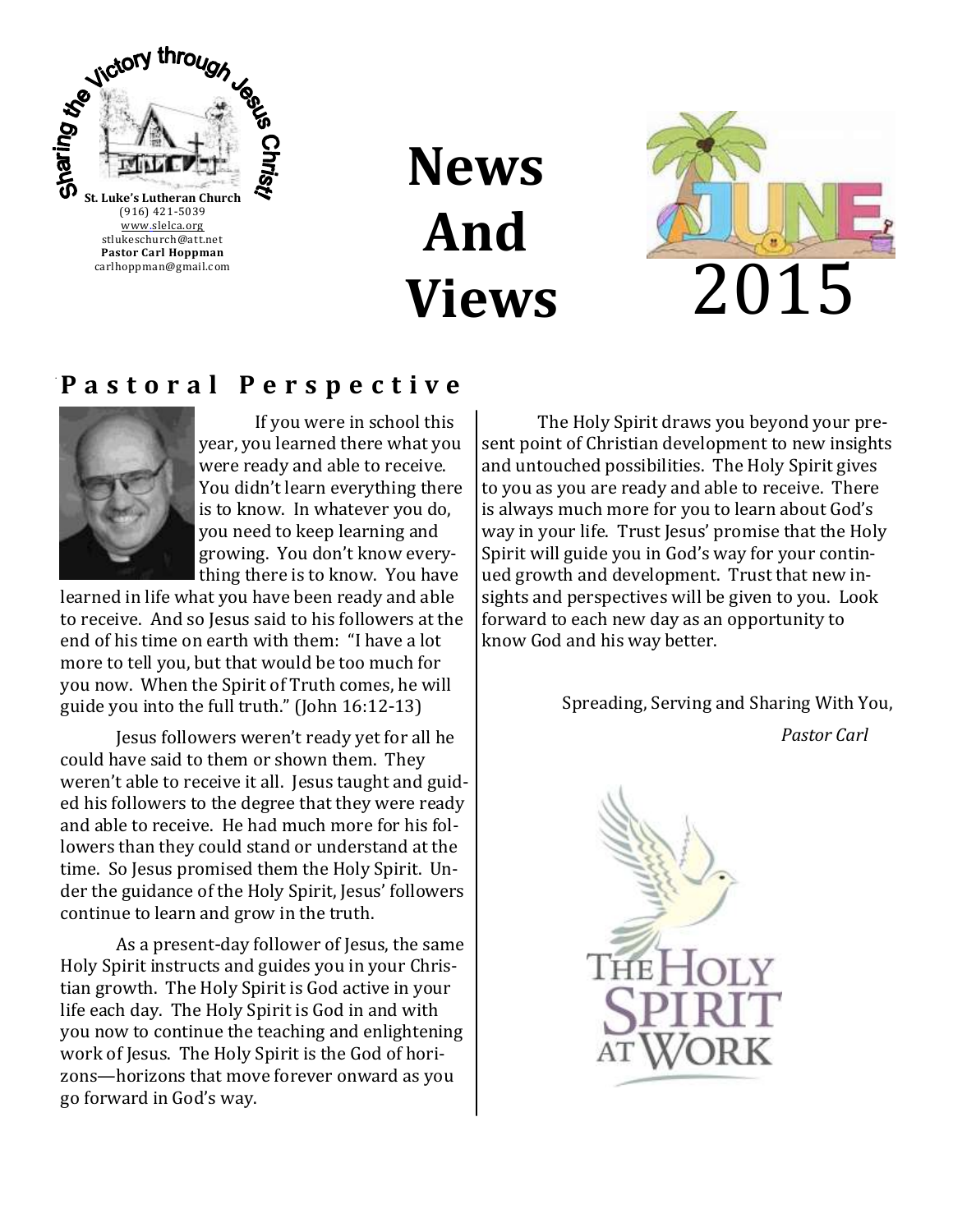# **St. Luke's Lutheran Church Women of the ELCA** 7595 Center Parkway, Sacramento

# Proudly present our 11<sup>th</sup> annual Mega Bunco Fundraiser

# Saturday, June 27, 2015

**Doors open at 5:30 PM A pasta dinner will be served at 6:00 PM BUNCO begins at 7:00 PM**

# **Limited Seating**

# Cost **\$15.00** per person

## **NO EXPERIENCE NECESSARY**

it's easy and fun!

## **PRIZES – RAFFLE – DINNER**

**For information and/or tickets contact**  The church office @ **421-5039 or Dorothy @ 455-0754** or Holly at welca@slelca.org

We will be collecting items for our local SPCA (towels, blankets and pet food)



### **Special Community Concern Project**

We have supported Narcotics Anonymous (NA) groups here at St. Luke's for over 15 years. We provide space for meetings

and special events, encouragement to the participants, and a loving environment. As part of our 90th Anniversary luncheon program, we will be presenting gift cards to the coordinator of the NA groups. These will be distributed to NA participants as encouragement from the congregation to continue in their program. If you would like to be a part of this loving gesture, please bring a \$5 gift card for a fast food restaurant or coffee house to church and put it in the marked box on the opportunity table or bring it to the Anniversary celebration on June 7. Remaining drug free is hard work for those who struggle with addiction. These tokens of support and encouragement from us will show we are pulling for NA participants to be successful.



#### **Church Office Secretary Position Open**

After 14 years of faithful loving service, Deanna Dockter is resigning as our church office

secretary, effective June 30, 2015. Make sure to drop by or call the office and thank her for her tremendous ministry for our church family. We are planning a "Thank You" event.

If you or someone you know would be interested in the church office secretary position, please contact the church office for an application. The position involves secretarial duties in the church office Monday through Friday from 9 AM to 12 Noon. Vacation and Sick time is included in the position. The church office phone number is 916-421-5039. The church office email address is stlukeschurch@att.net. Please return completed applications and resumes to the church office by June 8.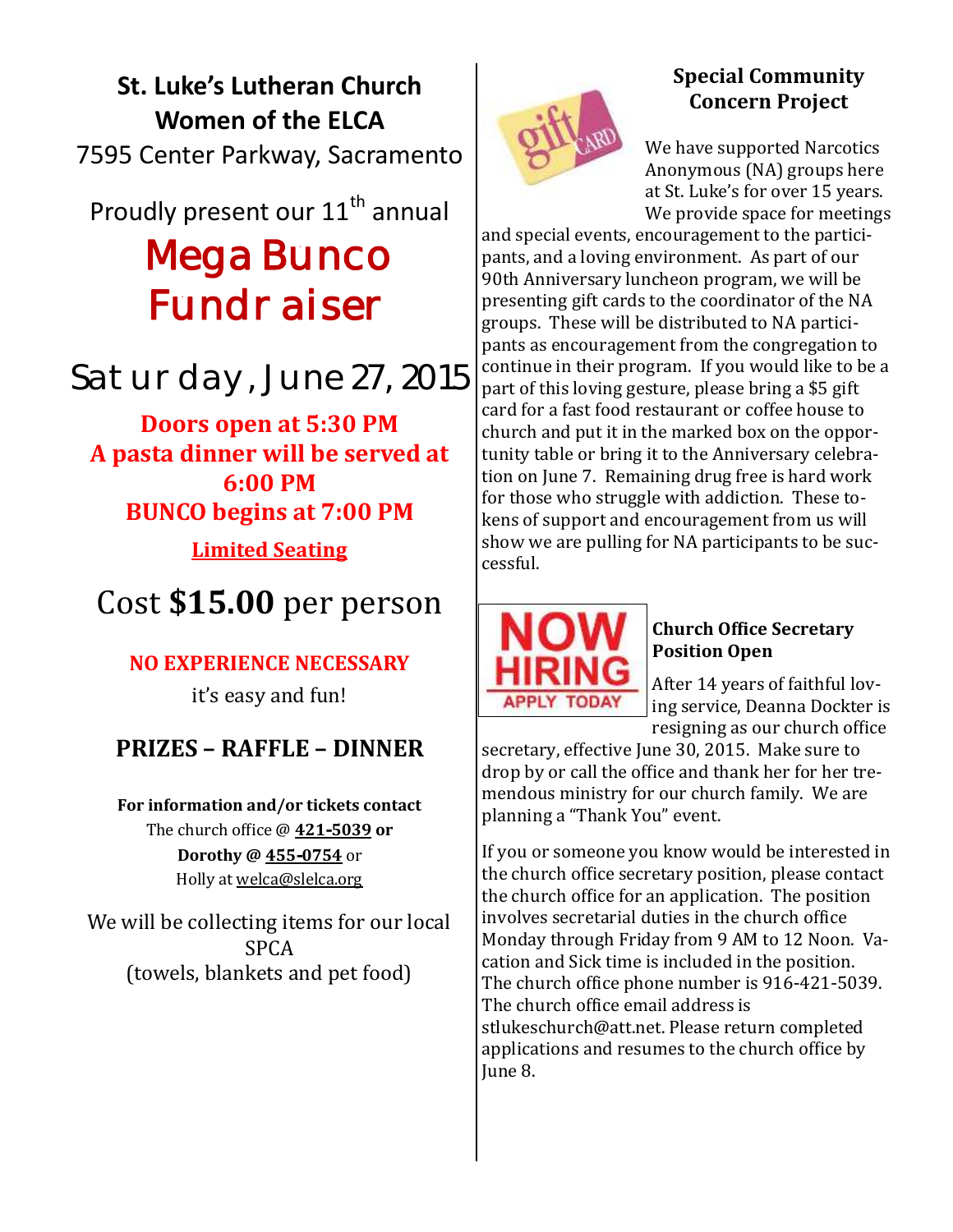

## **16th Annual Fireworks Sale June 28th – July 4th**

**Let's spread the news** – our annual fireworks sale is just around the corner! The funds we raise from the sale of fireworks are used for the many property board projects in and around the church.

We are in **need** a many volunteers so please consider all the ways you can help out this year. If you have any questions about how you can help at the fireworks booth or about how you can help as a volunteer, just call or see me. We do have a lot of fun every year (including Fireworks Booth Bingo), so don't miss out.

**In His Name…**

#### **Larry Dockter**

Fireworks Booth Committee Chair





### **Honoring Coach Ronald Houston**

Ron Houston was the Softball and Basketball coach at Saint Luke's Lutheran Church for at least 20 years, from the late 1950's to the late 1970's. Ron gave tirelessly of his time organizing practices and leading the teams. His attitude of promoting Sportsmanship and Team Work was infectious. He was a de-

voted and inspirational coach that impacted many of our lives.

In honor of his years of devotion as our coach at Saint Luke's and his 80th Birthday (last December) I have coordinated a Saturday afternoon reception & dinner at the Hometown Buffet in Country Club Plaza. The event starts at 4 pm on Saturday June 20, 2015. The inclusive cost for dinner is \$13.25 per person (dinner, beverage, tax & tip) can be paid individually at the restaurant. Please share this information with anyone that you feel may have been touched by Ron over the years. For any questions or more information please contact Michael Schell by phone: 619.208.6622 or email: [Michael@mdschell.com.](mailto:Michael@mdschell.com) RSVP is not required to attend, but I would like to get an idea how many are coming. If you cannot make it to the dinner , but would like to share memories or sentiments, please forward them to me.

The Hometown Buffet is located at 2344 Watt Ave, Sacramento, CA 95825.



Graduation Sunday will be held on June 14 this year. If you have a relative who is graduating from high school or college this year, please let the office know or put the information on the Friendship Register. We need to know

the school they are graduating from and if it is college, what their degree is.

> **We would love to celebrate with you and your family.**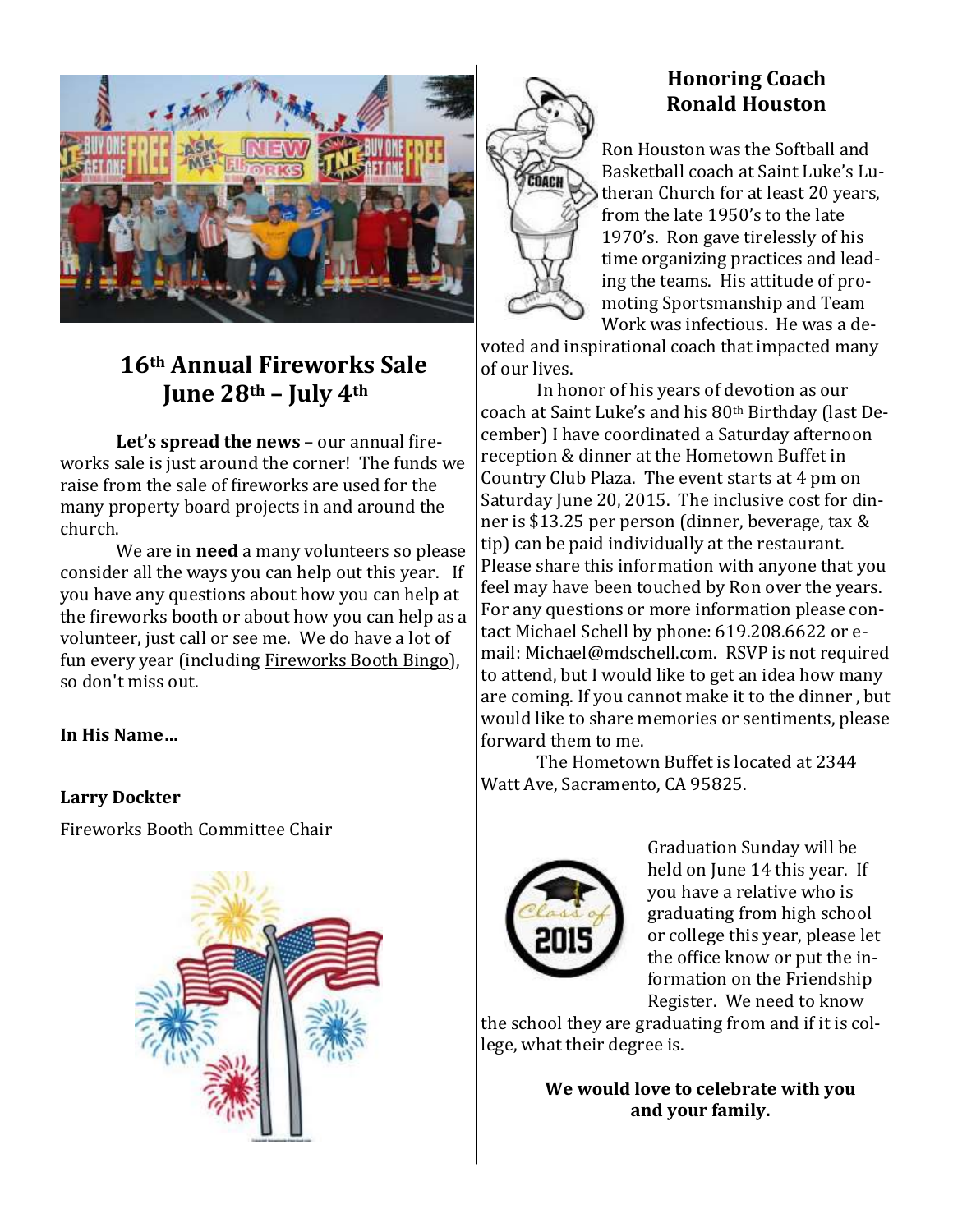

The Women of the ELCA hosted our Annual Mother's Day Luncheon on Saturday, May 9th. We had close to 70 ladies and their guests in attendance at the Mother's Day Luncheon where we collected items for women and youth served by Saint John's Pro-

gram for Real Change. Many thanks go to everyone who attended, as well as those involved in setting up, bringing food, and cleaning up.



With the congregation's 90th coming up on June 7th, the Women of the ELCA are gearing up for that as well as beginning planning for our next big event: MEGA BUNCO on June 27th. Tickets are

available now; please contact Holly Hoppman or Dorothy Haney. Raffle donations are being accepted between now and June 21st.



## **IT'S TIME FOR PIE AND ICE CREAM**

On Father's Day, June 21, the Evangelism Board will be serving pie and ice cream to honor all the men in our congregation and let them know how much they are appreciated. Please use the sign-up sheet on the Opportunity Table if you would like to help by bringing a pie.

*Pat Webb*, Chair Evangelism Board





## **The Children's Clothing Place**

We here at St Luke's are blessed with the most gen-

erous givers. At this point we are putting a hold on all donations to our own Children's Clothing Place until further notice. That doesn't mean we won't take your donations to others in need such as St John's or WEAVE. We just want you to know where your donations will be going. As soon as we get more TAKERS we will start keeping the cloths for St Luke's. So, please continue to get the word out about our Children's Clothing Place to neighbors and friends or those at your children's schools. Your donations have helped so many in need already and we certainly want to keep it going. I can't thank the ladies enough, especially Carol Edwards for keeping the program going and organized. If you have any questions please contact me at 213-0997 or call the church. Thank you again for all your help and donations.

*Al Moser* Community Concerns Board Chair



Graduation Sunday is June 14th! Please submit the names of your they are graduating from (high school or

college and if college what their degree is in), as well as the school colors to the Church Office by June 7th. Then please plan on having them, or yourself, attend that Sunday so we can celebrate their accomplishments.

Next SLY Meeting will be soon! We'll let you know when. Hope to see you there as we take the ideas from the last meeting and make some firm plans. If you are a SLY parent and would like to plan a family SLY camping outing for the group please contact Pastor Carl or Kirsten. We will also hopefully be setting a date for the swim party at the Thomas' house very soon.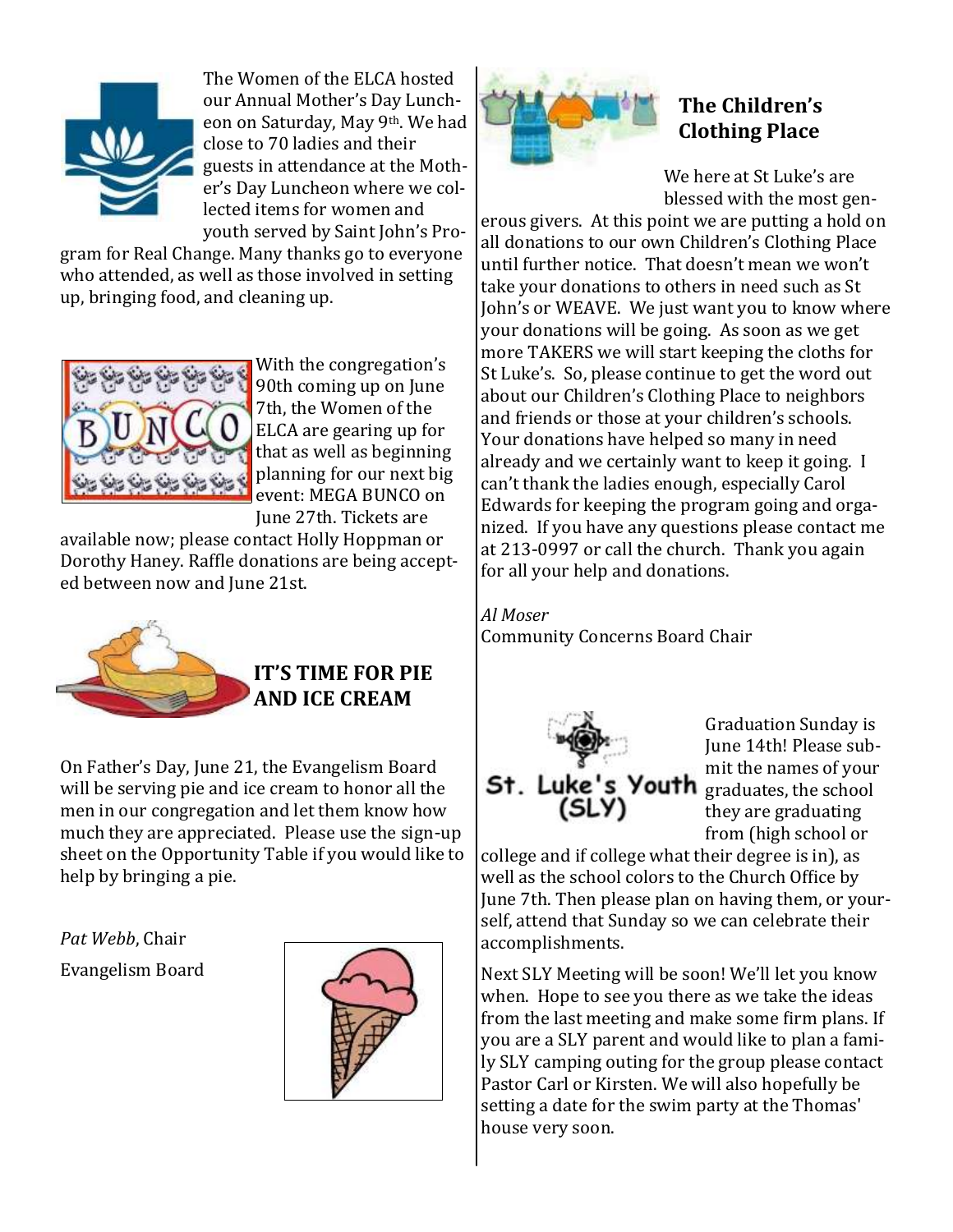

**Many had the opportunity to walk with our very own Peggy Moser.**

### **Relay For Life**

Thank you for your support of the Relay For Life of Elk Grove Pasta Feed fundraiser. We raised \$1,240; another very successful year indeed. On May 16th-17th the Relay was held at Franklin High School where participants walked the dirt track over the course of 24 hours in support of cancer patients and survivors alike. We walked, shared, laughed and cried. We celebrated the victories over cancer and remembered those that have lost their lives all too soon from cancer. In the end, we all pledged to fight back against cancer - to Finish the Fight! It was a great weekend and one we won't soon forget.

If you would like an opportunity to participate in a Relay but the thought of a 24-hour Relay seems overwhelming, there will be an 8-hour Relay at Hughes Stadium (Sac City College) on June 13th, 2015 from 4pm to midnight. You are invited to come out and check out the Relay for an hour or two to see what it is like. We also would like to encourage all cancer survivors to join us at the Survivors Lap at 4:30pm. You get a free t-shirt and medal - and lots of love and support! Talk to Kirsten Ireton at 916-296- 5907 for more information.







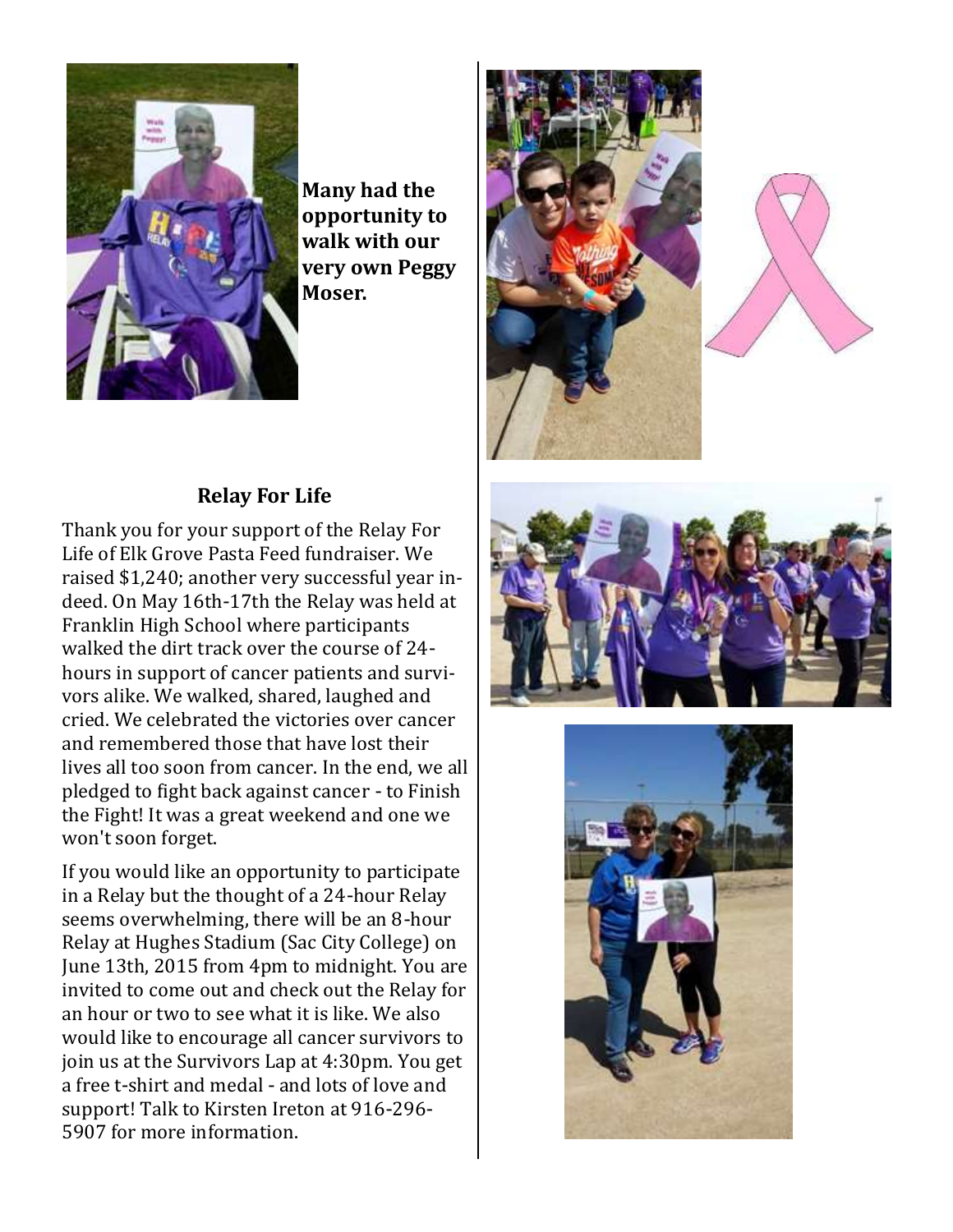

| June 1  | Karen Cagle             |
|---------|-------------------------|
| June 1  | Paul Heaton             |
| June 3  | <b>Phillip Connell</b>  |
| June 3  | <b>Phillip Petersen</b> |
| June 5  | Phyllis Englund         |
| June 6  | Mikayla Dockery         |
| June 8  | Elizabeth Wilson        |
| June 14 | Marcella Minning        |
| June 15 | Peggy Moser             |
| June 20 | Caliana Osako           |
| June 22 | John Orcutt             |
| June 23 | <b>Canon Thomas</b>     |
| June 26 | Joshua Anderson         |
| June 27 | Susan Mihanovich        |
| June 27 | <b>Ryder Roberts</b>    |
|         |                         |

If your birthday is this month and you are not on our list please notify the church office, so we can update our files.



| June 7  | Ed and Kirsten Ireton Celebration of<br>Wedding Anniversary;<br>Larry and Deanna Dockter in<br>memory of Larry's dad, Don<br>Meadows                  |
|---------|-------------------------------------------------------------------------------------------------------------------------------------------------------|
| June 14 | Marlene and Duane Kiser for Eric<br>Kiser's birthday                                                                                                  |
| June 21 | David Davis in memory of my Dad,<br>William E. Davis;<br>Walt and Pauline Arndt in memory of<br>Son, Ken;<br>Karen Linfor in memory of<br>anniversary |

June 28



*What a wonderful way to celebrate all members and friends of St. Luke's past and present! St. Luke's has a bright and full future because of all of you.*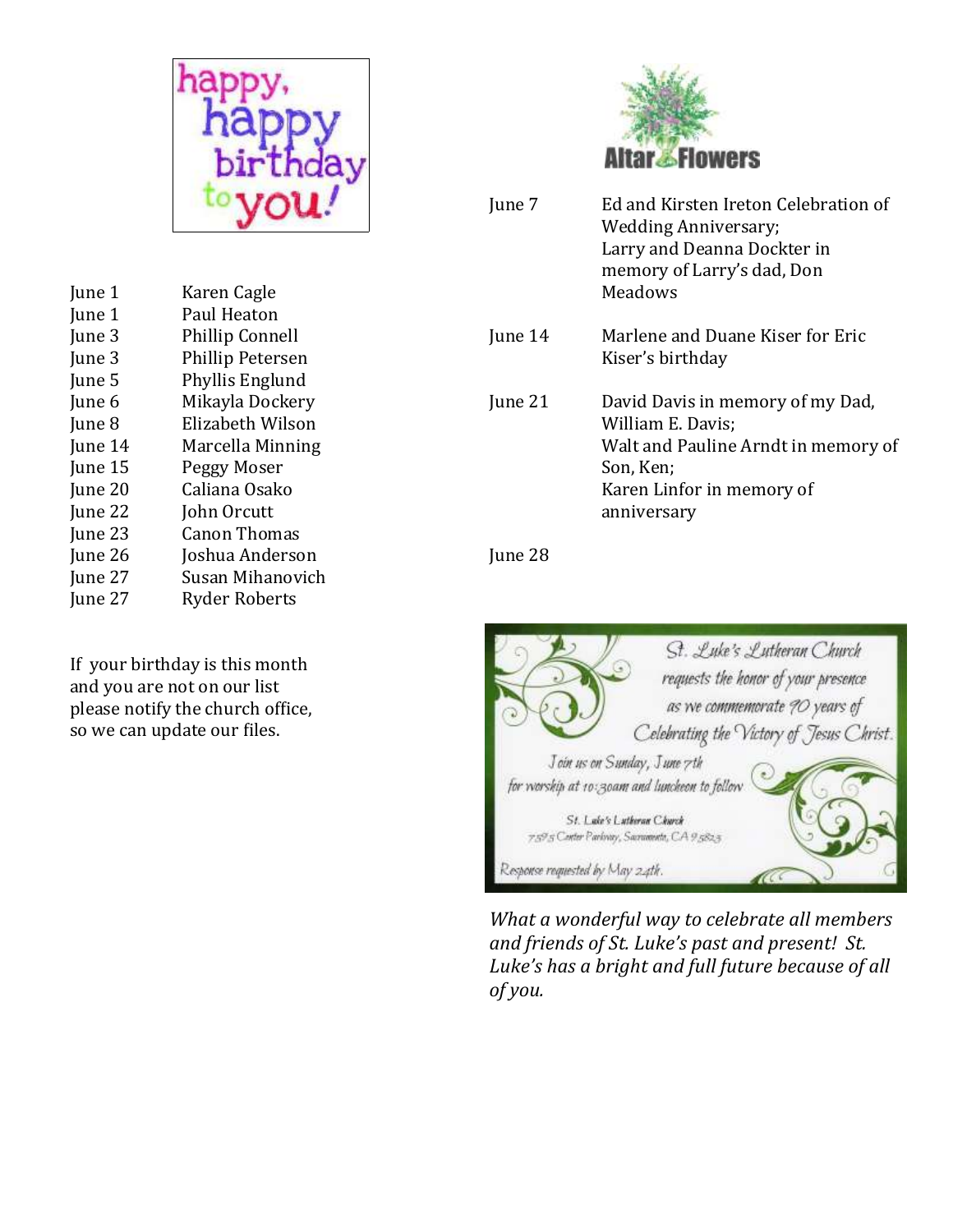# *WORSHIP ASSISTANTS*

|          | <b>Acolytes</b>                    |         |                                |
|----------|------------------------------------|---------|--------------------------------|
| June 7   | Daniel Encinas, Amber Mansfield,   |         |                                |
|          | Angie Martinez                     |         | <b>Readers 8:15 AM</b>         |
| June 14  | Isabella Basquez, Elizabeth Wilson | June 14 | <b>Phil Petersen</b>           |
| June 21  | Amber Mansfield, Angie Martinez    | June 21 | Ron Webb                       |
| June 28  | Joshua Bell, Morgan Furry          | June 28 | Christiana Wilson              |
|          | <b>Altar Care</b>                  |         | Readers 10:30 AM               |
| 8:15 AM  | Cheryl Franklin                    | June 7  | <b>Bob Behr</b>                |
| 10:30 AM | Janette Payne, Faith Thomas        | June 14 | Kirsten Ireton                 |
|          |                                    | June 21 | Samantha Basquez               |
|          | <b>Communion Servers</b>           | June 28 | Ron Zoesch                     |
|          | Linda Duffek, Crystal Boettcher,   |         |                                |
|          | <b>Howard Triebwasser</b>          |         | <b>Refreshments</b>            |
|          |                                    | June 7  | 90th Anniversary Luncheon      |
|          | <b>Counters</b>                    | June 14 | Ofelia Ojeda                   |
| June 7   | Nancy Minning, Connie Reule        | June 21 | Father's Day Pie and Ice Cream |
| June 14  | Don Schell, Bob Behr               | June 28 |                                |
| June 21  | Betty Englund, Barbara Manlapig    |         |                                |
| June 28  | Holly Hoppman, Marlene Kiser       |         |                                |
|          |                                    |         | <b>Visitors Gifts</b>          |
|          | Greeters                           | June 14 | Pat Webb                       |
| June 7   | Needed for Anniversary!            | June 21 | Carol Carney                   |
| June 14  | Jerry and Carol Carney             | June 28 | Pauline Arndt                  |
| June 21  | Needed                             |         |                                |
| June 28  | Needed                             |         |                                |
|          |                                    |         | <b>Welcome Leaders</b>         |
|          | <b>Head Ushers</b>                 | June 7  | Ron Zoesch                     |
| 8:15 AM  | Ron Franklin                       | June 14 | Pat Webb                       |
| 10:30 AM | Ken Lentsch                        | June 21 | <b>Chet Madison</b>            |
|          |                                    | June 28 | <b>Carolyn Andrews</b>         |
|          | <b>Prayer Leaders</b>              |         |                                |
| June 7   | Sarah Madison                      |         |                                |
| June 14  | John Orcutt                        |         |                                |
| June 21  | Joe Payne                          |         |                                |
| June 28  | Janette Payne                      |         |                                |
|          |                                    |         |                                |
|          | <b>Psalm Leaders</b>               |         |                                |
| June 7   | Elizabeth Wilson                   |         |                                |
| June 14  | Isabella Basquez                   |         |                                |
|          |                                    |         |                                |

June 21 Daniel Encinas June 28 Sierra Etchison

*Thanks for Serving*